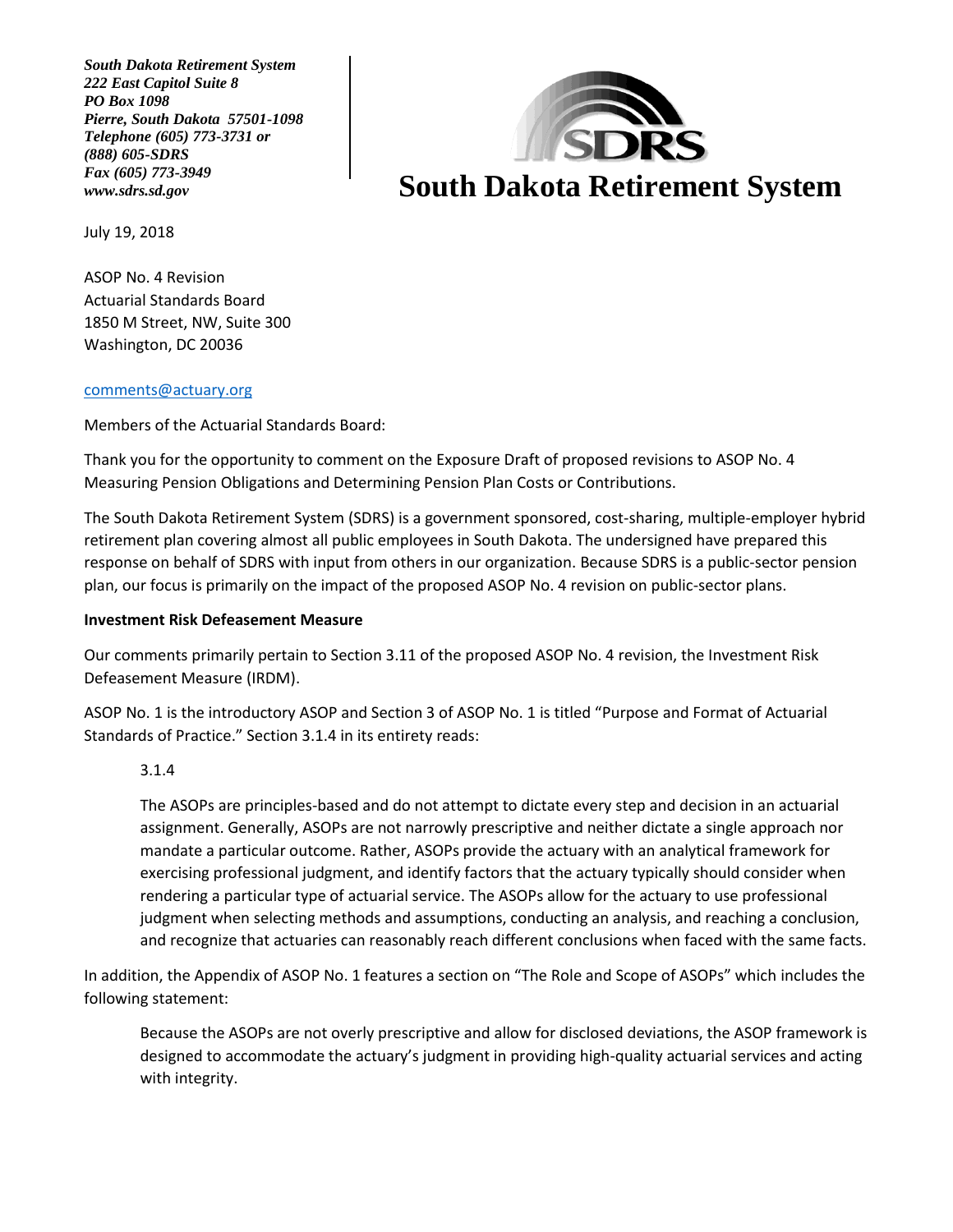Therefore, the purpose, format, role and scope of the ASOPs:

- 1. Are principle-based and not narrowly prescriptive.
- 2. Provide the actuary with an analytical framework for exercising professional judgment, including the selection of methods and assumptions.
- 3. Identify relevant factors to consider.

The Investment Risk Defeasement Measure (IRDM) in Section 3.11 of the proposed revision to ASOP No. 4 conflicts with the ASOP No. 1 framework for actuarial standards and deviates from a clear focus on the purpose of the measurement as emphasized in recently revised or adopted ASOPs.

The proposed IRDM measure prescribes actuarial methods and assumptions regardless of plan circumstances, structure, or legal environment. The measure values accrued benefits using the unit credit actuarial cost method and discount rates matching yields for a hypothetical bond portfolio. If it is possible to freeze benefit accruals, and if it is possible to construct a bond portfolio exactly matching the expected payouts of the frozen benefits over several decades, then arguably the IRDM gives a theoretical measure of the assets required at the measurement date to eliminate investment risk for benefits already accrued. But because the IRDM is based on a different actuarial cost method than the funding valuation, includes only accrued and not projected benefits, and is based on different actuarial assumptions than the funding valuation, it is certainly not a measure of the investment risk, or the cost to defease the investment risk, inherent in ongoing plan funding.

The ostensible purpose of the proposed IRDM is an investment risk measure, even though a robust framework for identifying, assessing, and disclosing risk was recently adopted in ASOP No. 51. Consistent with the purpose, format, role and scope of ASOPs laid out in ASOP No. 1, ASOP No. 51 appropriately addresses identifying, assessing, and communicating plan funding risks, including investment risk and:

- 1. Lists investment risk as the first example of risks to be identified and assessed.
- 2. Presents an analytical framework for exercising professional judgment.
- 3. Provides guidance on the process, methods, and considerations to assess risk, all of which would actually be effective in assessing investment risk, unlike the proposed IRDM measure.

An effective investment risk assessment should consider the plan's actual asset allocation and its potential impact on future funding measurements when complying with ASOP No. 51. As an example, we have attached an investment risk assessment disclosure for SDRS that we intend to begin including in the annual valuation reports. Such a risk assessment provides meaningful and relevant plan funding information, as contrasted with the proposed IRDM measure.

Because the IRDM would be based on yields on a theoretical bond portfolio reflecting market rates at the measurement date, it would provide no meaningful funding trend information from year to year. Instead, it would produce results that may vary significantly from year to year, not based on the progress to date towards funding promised plan benefits including the actual investment performance of the plan, but based on bond market volatility. Such a measure is inconsistent with the purpose of a funding valuation – determining or evaluating the adequacy of plan contributions to support benefits. Furthermore, the proposed IRDM would be a required element of funding valuations regardless of whether a plan is considering or even legally able to cease plan accruals, and would prescribe assumptions and methods that may be entirely inappropriate or unreasonable for the funding of many plans.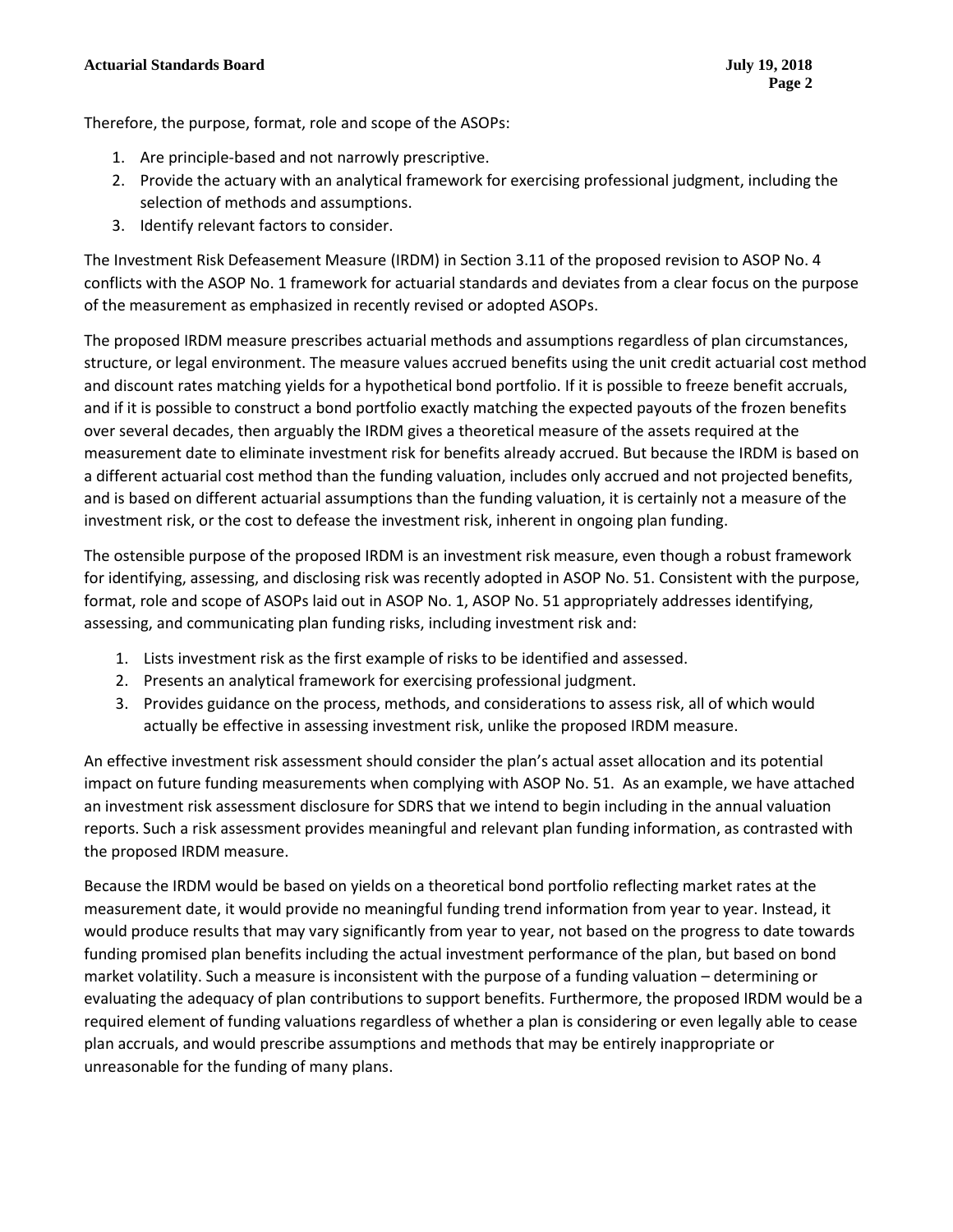The proposed IRDM mandates the discount rate and funding method to value the benefits accrued as of the measurement date. Other assumptions are those used in the funding valuation or "based on estimates inherent in market data, in accordance with ASOPs Nos. 27 and 35." But there may be no market data on other assumptions and the other assumptions used in the funding valuation may be wholly inappropriate in the context of liability defeasement. In addition, the use of other funding valuation assumptions for plans with risksharing or variable benefit features are likely to be inconsistent with the investment return of a theoretical bond portfolio. Adherence to Section 3.11 of the proposed revision to ASOP No. 4 may therefore conflict with adherence to the assumption consistency requirements of ASOP No. 27 Section 3.12 and ASOP No. 35 Section 3.7.

### **ASOP No. 51 Investment Risk Assessment Example**

We agree with the PTF report that additional disclosure could avoid the potentially misleading practice of showing one traditional value of a plan's funded status or contribution requirements. We also agree that additional disclosure could provide important information about risk and encourage better understanding of funding requirements and affordable benefits.

We applaud the ASB for the work done developing ASOP No. 51. It provides the appropriate analytical framework for considering funding risks, including investment risk. ASOP No. 51 provides multiple methods for assessing risk that would truly measure risk, unlike the proposed IRDM measure. For example, scenario testing with a projection of funding results based on a range of future investment returns and liabilities calculated on a consistent basis would be an effective and realistic measure of investment risk.

ASOP No. 51 supports such an analysis. The attached examples for both SDRS and a model typical public-sector plan include a projection of funding results with liabilities measured on the same actuarial assumptions and investment returns modeled with three scenarios for SDRS and for a model typical public-sector plan:

- 1. The assumed annual net investment return,
- 2. The expected 25<sup>th</sup> percentile annual net investment return over a 15-year period, based on the assumed investment return and the expected standard deviation of the asset allocation, and
- 3. The expected 75th percentile annual net investment return over a 15-year period, based on the assumed investment return and the expected standard deviation of the asset allocation.

As would be expected under ASOP No. 51, the investment risk assessment example is adapted to the specifics of each plan. SDRS includes risk-sharing benefit features that makes our example disclosure somewhat more complex, but better reflects expected experience considering actual plan benefits, investment strategy, and governing statutes. As noted above, the proposed IRDM measure does not measure risk or permit the customization of the measure to reflect the actual benefit structure, circumstances, and environment of each plan as would be standard under the measures of ASOP No. 51.

These example projections would be consistent with the recently revised ASOP No. 51. They would also be consistent with the ASBs' recent focus on the "purpose of the measurement" since they accurately reflect the impact of investment return variability on projected funding measurements.

For SDRS, and for many public-sector plans, investment risk is by far the largest risk to adequate future funding and as such, has been the focus of our risk assessment example. But many plans are subject to multiple,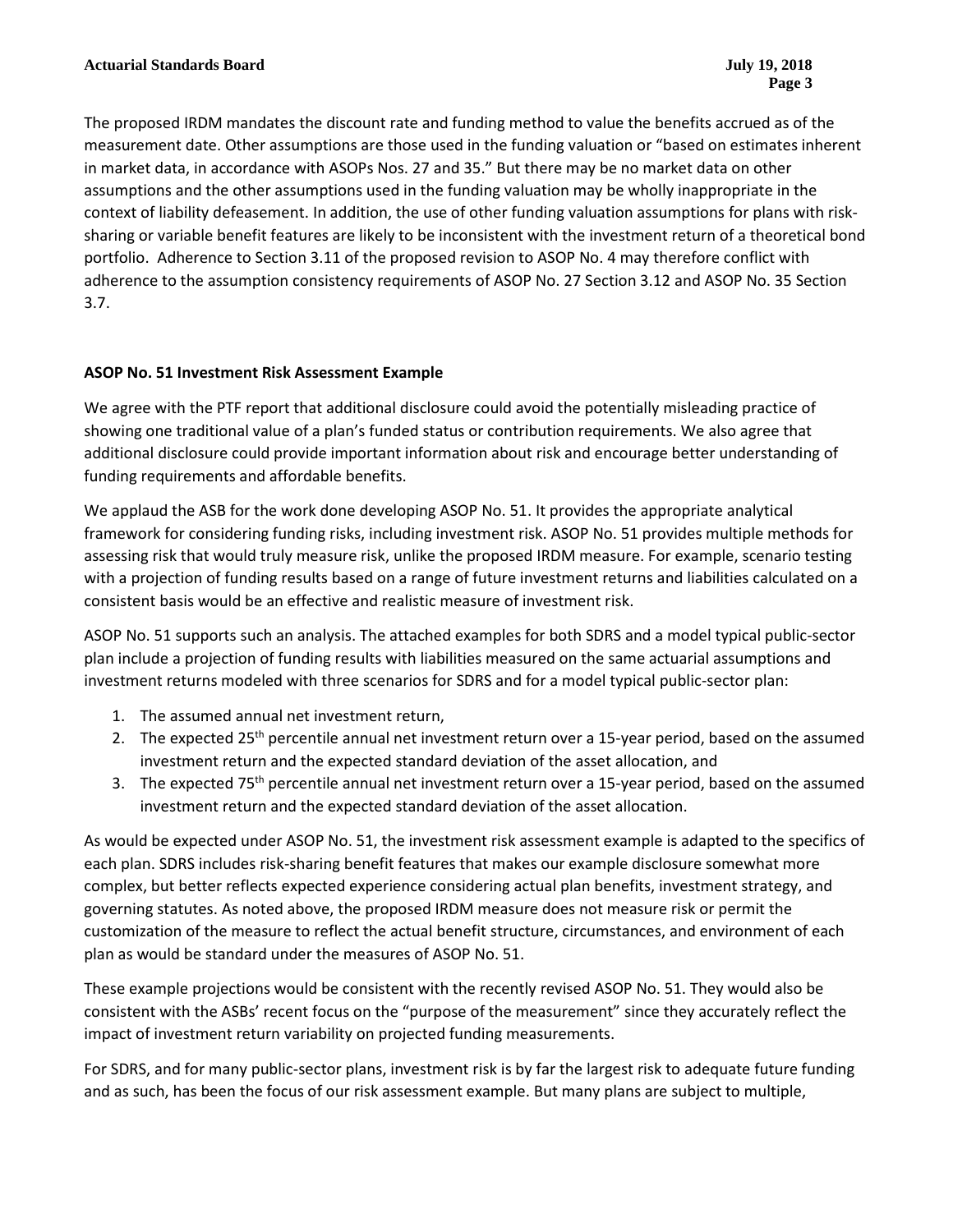simultaneous risks, some of which may be correlated and others not. The ASOP No. 51 framework supports the assessment of multiple simultaneous risks and allows modeling of the real-world impact of those risks. Conversely, the proposed IRDM calculates a theoretical measure of the cost to eliminate investment risk that is subject to volatile bond market fluctuations unrelated to actual plan experience.

### **Reasonable Actuarially Determined Contribution**

Other than the proposed IRDM measure, we agree with most of the changes in the proposed revision to ASOP No. 4. We note the requirement to calculate and disclose a reasonable Actuarially Determined Contribution (ADC) in Section 3.20. We believe it is important that the Contribution Allocation Procedure that is defined in Section 2.8 and referenced in Section 3.20 continue to explicitly permit a range of values. For many public-sector pension plans, the ADC determined based on the Contribution Allocation Procedure is often viewed by sponsors, contributing entities, or other stakeholders as the one contribution requirement that will sufficiently fund plan benefits within a specified timeframe. Outside readers of plan information, including government officials and regulators, have interpreted the ADC as a maximum reasonable contribution. We therefore believe that the maintenance of a range of values in the Contribution Allocation Procedure used in the development of the ADC, is crucial for understanding the possible range of future plan funding requirements.

Section 2.8 of ASOP No. 4 allows the Contribution Allocation Procedure to be a range of values and cites an ERISA minimum required contribution and a maximum tax-deductible amount as an example. Enumerating additional examples of factors that would produce a Contribution Allocation Procedure range would be constructive. Additional factors could include:

- 1. Consideration of adverse deviation, in addition to any consideration given in specific assumptions.
- 2. Variable benefits that are supported by fixed, or limited, contributions.
- 3. Funding policy decisions that may vary based on funded status or economic conditions.

With more public-sector plans using variable benefit features combined with fixed funding rates, the consideration of a range of contribution requirements in the Contribution Allocation Procedure is even more important. An ADC for plans with fixed contribution rates may well be the fixed contribution rate if within a Contribution Allocation Procedure range determined independent of the fixed contribution rate.

### **Standard Setting Process**

We are unable to comment on the proposed revisions to ASOP No. 4 without addressing the apparent departure from the typical standard setting process.

ASOPs Nos. 4, 27, and 35 were adopted in 2013 and 2014 after rounds of exposure drafts and comment opportunity. The background notes in the proposed revision to ASOP No. 4 indicates that actions to consider additional changes were initiated before the recent changes were fully implemented and that the ASB directed the Pension Committee to implement the suggestions of the Pension Task Force (PTF), a committee of four individuals, rather than to consider the suggestions in the context of the professional judgment of the pension professionals on the Pension Committee.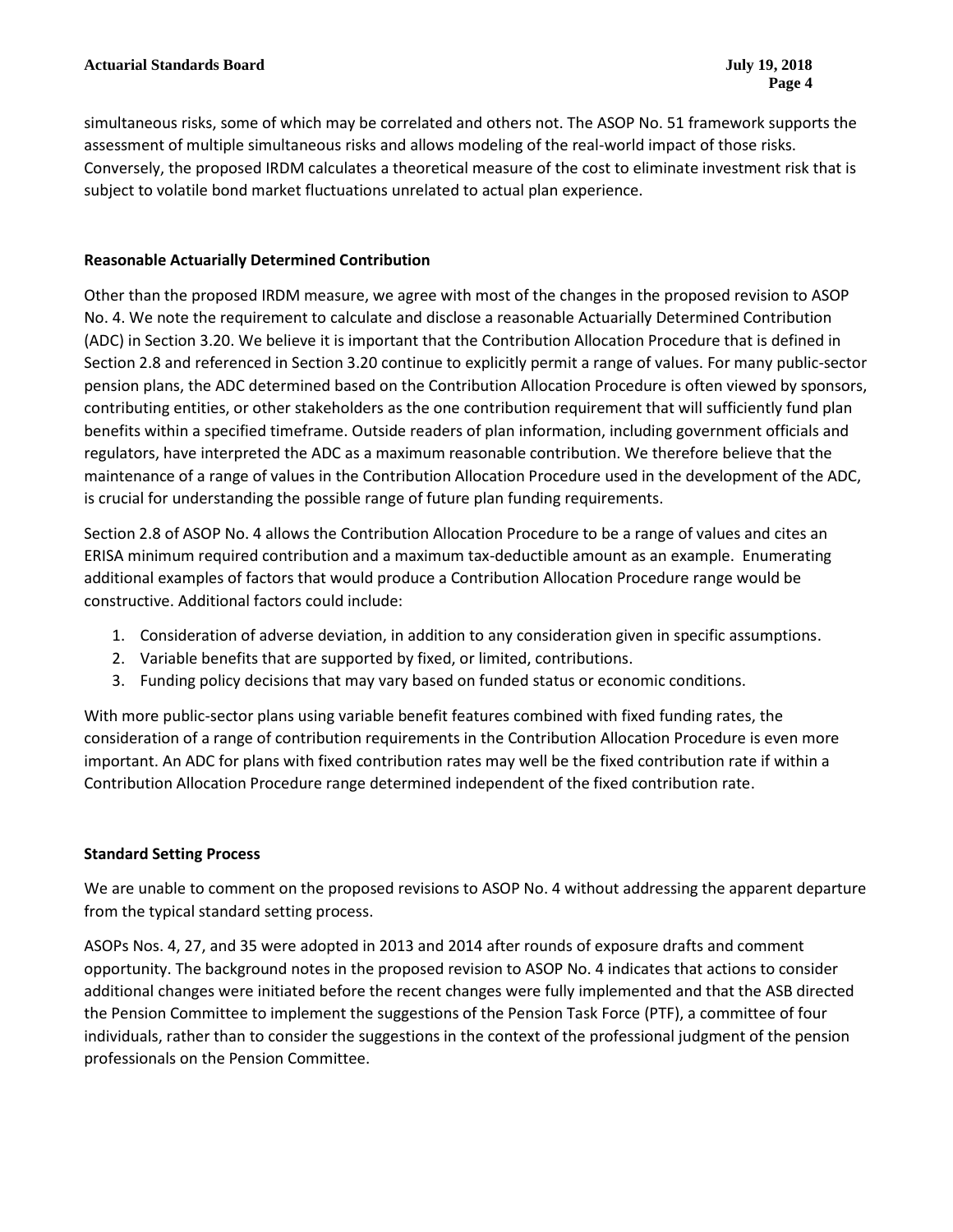ASOP No. 51 was also finalized and adopted during this same time period, yet no requirement for the IRDM was included as a mandatory risk measure. Instead, the proposed IRDM appears to be closer to a market-based value of liability measure suggested in the PTF report.

In its justification for a market-based value of liabilities, the PTF report includes advancing the actuarial profession and "incorporating widely accepted and intellectually compelling arguments from other professionals" but specifically does not imply that the market-based liability measurement is "the one true answer." Unfortunately, publications and reports that have estimated and published market-based liability figures for plans often make that exact statement. Furthermore, the inclusion of the proposed IRDM measure as a required element of the plan's funding valuation implies such a measure is endorsed as an official plan or industry measure. Adopting the proposed revisions to ASOP No. 4 may force many public pension actuaries to choose whether to comply with the proposed IRDM measure requirement or to comply with Precept 8 of the Code of Professional Conduct requirement to take reasonable steps to ensure actuarial services are not used to mislead other parties.

This series of events and the apparent mischaracterization of a market-based liability measure as an investment risk measure raises serious questions about the transparency, consistency, and purpose of the proposed revisions.

#### **Conclusion**

For the reasons stated above, we ask that the Actuarial Standards Board remove the Investment Risk Defeasement Measure from the proposed revision of ASOP No. 4. ASOP No. 51 already provides a more appropriate and robust framework for identifying, assessing, and disclosing investment risk and its impact on future funding measurements.

The increasing maturity of public retirement plans, the movement towards flexible benefit designs, and the frequency of fixed or limited contribution rates require the consideration of a range of values in the Contribution Allocation Procedure and accordingly we agree that the development of the ADC should continue to not be prescriptive and consider these factors and others.

Thank you for the opportunity to address these issues on behalf of the South Dakota Retirement System. We would be more than willing to provide any additional information that may be helpful in your deliberations.

Sincerely,

Douglas J. Fiddler **R. Paul Schrader** Robert A. Wylie Senior Actuary Consultant/Retired Actuary Executive Director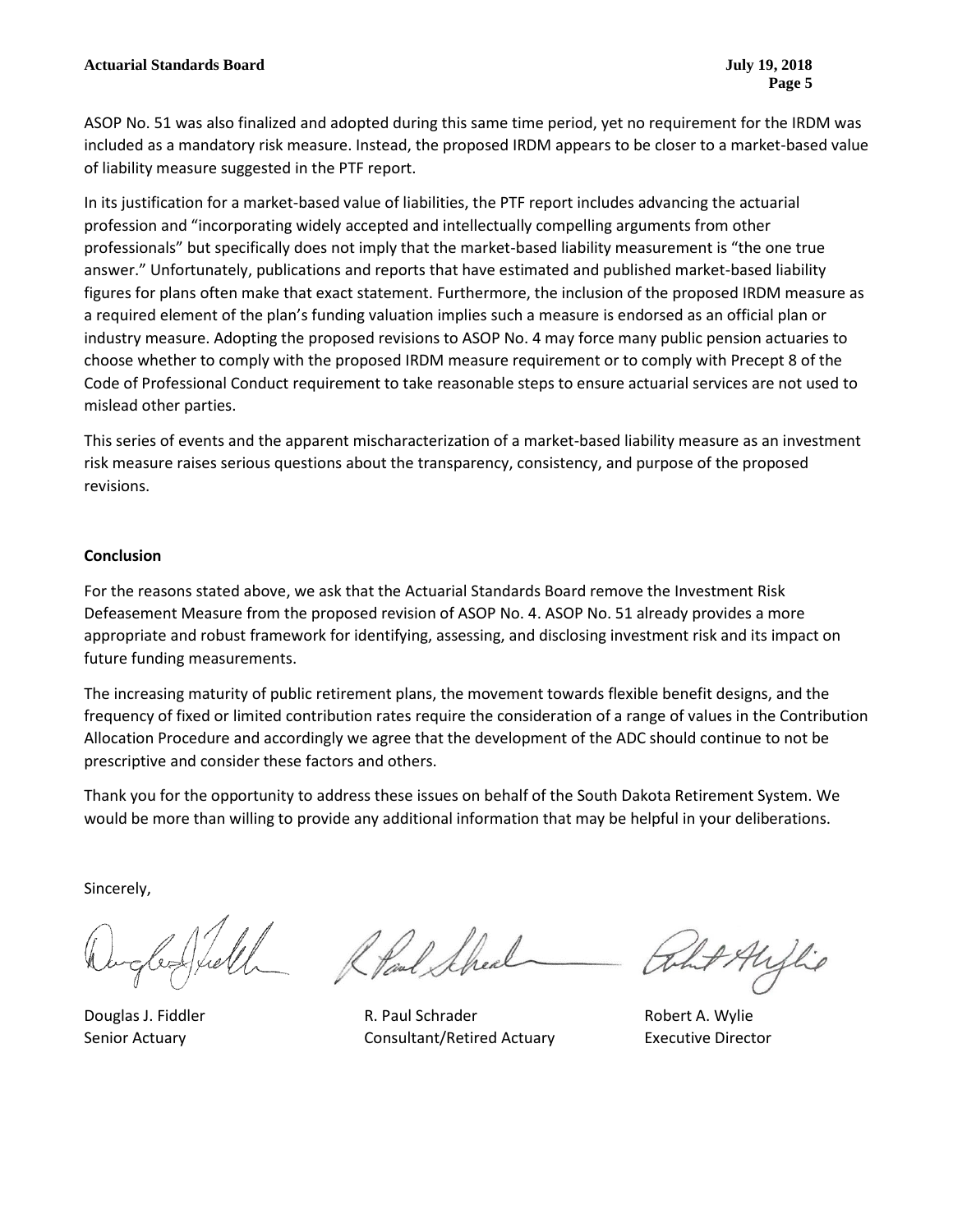# June 30, 2017 Projected SDRS Funding Results Example Valuation Report Excerpt

The SDRS funded status and Actuarially Determined Employer Contributions (ADC) are based on numerous actuarial assumptions that have been selected based on the system's experience and future expectations, including the expected annual investment return of 6.5%. The basis for the 6.5% investment return assumption has been developed elsewhere in this report.

Table 2.5 illustrates the projected Fair Value Funded Ratio (FVFR) and ADC over the next five years assuming alternative investment returns on the fair value of assets. The projections are based on actuarial assumptions (other than investment returns), methods and plan provisions that are the same as reflected in this June 30, 2017 valuation, including plan provisions that vary automatically with the FVFR.

Three scenarios of projected results are shown assuming annual net investment returns equal to:

- 1. The expected 25<sup>th</sup> percentile annual investment return over a 15-year period, based on the assumed investment return of 6.5% and an assumed standard deviation of 15.4% (3.82%)
- 2. The annual investment return assumed in this June 30, 2017 valuation of 6.5%
- 3. The expected 75<sup>th</sup> percentile annual investment return over a 15-year period, based on the assumed investment return of 6.5% and an assumed standard deviation of 15.4% (9.18%)

# **Table 2.5 – June 30, 2017 Projected Funding Results**

|                 | <b>Projected Investment Return</b> |                     |                     |                     |                     |                     |
|-----------------|------------------------------------|---------------------|---------------------|---------------------|---------------------|---------------------|
|                 | 3.82%                              |                     | 6.50%               |                     | 9.18%               |                     |
|                 |                                    | <b>Actuarially</b>  |                     | <b>Actuarially</b>  |                     | <b>Actuarially</b>  |
|                 |                                    | <b>Determined</b>   |                     | <b>Determined</b>   |                     | <b>Determined</b>   |
|                 | <b>Fair Value</b>                  | <b>Employer</b>     | <b>Fair Value</b>   | <b>Employer</b>     | <b>Fair Value</b>   | <b>Employer</b>     |
| <b>June 30,</b> | <b>Funded Ratio</b>                | <b>Contribution</b> | <b>Funded Ratio</b> | <b>Contribution</b> | <b>Funded Ratio</b> | <b>Contribution</b> |
|                 |                                    |                     |                     |                     |                     |                     |
| 2017            | 100.1%                             | 6.274%              | 100.1%              | 6.274%              | 100.1%              | 6.274%              |
| 2018            | 100.1%                             | 6.274%              | 100.1%              | 6.274%              | 100.0%              | 6.274%              |
| 2019            | 100.7%                             | 6.274%              | 100.3%              | 6.274%              | 101.6%              | 6.274%              |
| 2020            | 100.5%                             | 6.274%              | 100.4%              | 6.274%              | 104.3%              | 6.274%              |
| 2021            | 100.7%                             | 6.272%              | 100.1%              | 6.272%              | 107.2%              | 6.272%              |
| 2022            | 100.0%                             | 6.271%              | 100.2%              | 6.271%              | 110.2%              | 6.271%              |

Table 2.5 results recognize the automatically adjusting features of SDRS. The COLA is the primary flexible feature of SDRS benefits and variations in the restricted maximum COLA are key to understanding the projected future funded ratios. Table 2.6 projects future baseline FVFRs and restricted maximum COLAs based on the same scenarios presented in Table 2.5.

| Table 2.6 - June 30, 2017 Projected Baseline Fair Value Funded Ratio and Restricted Maximum COLA |                                    |                   |                     |                   |                     |                   |
|--------------------------------------------------------------------------------------------------|------------------------------------|-------------------|---------------------|-------------------|---------------------|-------------------|
|                                                                                                  | <b>Projected Investment Return</b> |                   |                     |                   |                     |                   |
|                                                                                                  | 3.82%                              |                   | 6.50%               |                   | 9.18%               |                   |
|                                                                                                  | <b>Baseline</b>                    | <b>Restricted</b> | <b>Baseline</b>     | <b>Restricted</b> | <b>Baseline</b>     | <b>Restricted</b> |
|                                                                                                  | <b>Fair Value</b>                  | <b>Maximum</b>    | <b>Fair Value</b>   | <b>Maximum</b>    | <b>Fair Value</b>   | <b>Maximum</b>    |
| June 30,                                                                                         | <b>Funded Ratio</b>                | <b>COLA</b>       | <b>Funded Ratio</b> | <b>COLA</b>       | <b>Funded Ratio</b> | <b>COLA</b>       |
|                                                                                                  |                                    |                   |                     |                   |                     |                   |
| 2017                                                                                             | 96.4%                              | 1.89%             | 96.4%               | 1.89%             | 96.4%               | 1.89%             |
| 2018                                                                                             | 94.1%                              | 1.65%             | 96.5%               | 1.90%             | 99.0%               | 2.15%             |
| 2019                                                                                             | 91.9%                              | 1.35%             | 96.7%               | 1.90%             | 101.6%              | None*             |
| 2020                                                                                             | 89.8%                              | 1.15%             | 96.9%               | 1.90%             | 104.3%              | None*             |
| 2021                                                                                             | 87.9%                              | 0.90%             | 97.0%               | 1.95%             | 107.2%              | None*             |
| 2022                                                                                             | 86.1%                              | 0.75%             | 97.2%               | 1.95%             | 110.2%              | None*             |

\*When the SDRS FVFR is 100% or greater under the baseline COLA assumption of 2.25%, no restricted maximum COLA is applicable and the SDRS COLA is equal to the increase in the CPI-W with a minimum of 0.5% and a maximum of 3.5%.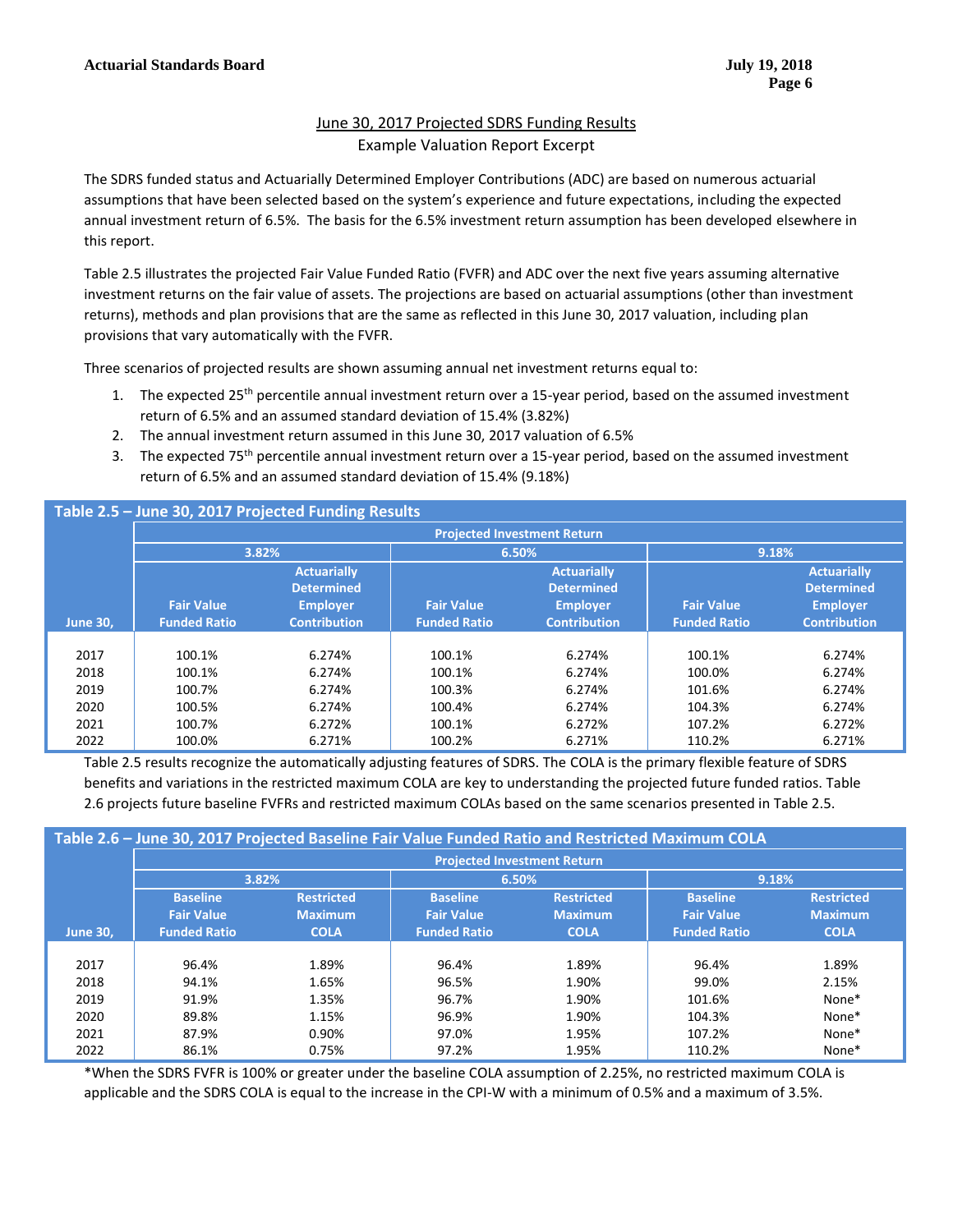SDRS benefits will vary with system experience and both member and employer contributions are fixed. The risk of investment results less than anticipated under SDRS is borne by members because it results in reduced benefits. That risk is best illustrated by considering the likelihood of various investment returns based on the benchmark asset allocation of the SDRS trust fund over shorter time periods because benefits vary automatically as required, and additional benefit reductions will be recommended as required by statue if the variable benefits are not adequate to meet statutory requirements. The risk of benefit reductions is illustrated elsewhere in this report. Conversely, better than expected investment results provide the opportunity for increased benefits under Board of Trustees' policies.

SDRS' current FVFR as of June 30, 2017 is 100.1% based on the assumed investment return of 6.5% and a restricted maximum COLA of 1.89%. Future investment returns will vary from the expected 6.5% and future restricted maximum COLAs will vary as a result. Five years of annualized net investment returns of approximately 3.3% or less will exhaust the variability built into the SDRS COLA and, by statute, require a recommendation to the South Dakota Legislature for corrective actions (benefit reductions). Likewise, five years of annualized net investment returns of approximately 11.0% or more will satisfy the Board of Trustees' policy for benefit improvements and trigger consideration of a recommendation to the Legislature for a benefit increase subject to additional policy restrictions on type and timing of improvement.

Historical annual investment returns and inflation are shown in Table 2.7:

| Table 2.7 - Historical Investment Returns and Inflation |                                                    |                                       |  |  |
|---------------------------------------------------------|----------------------------------------------------|---------------------------------------|--|--|
| Period Ending June 30, 2017                             | <b>Annualized Net</b><br><b>Investment Returns</b> | <b>Annualized</b><br><b>Inflation</b> |  |  |
|                                                         |                                                    |                                       |  |  |
| 1 Year                                                  | 13.84%                                             | 1.50%                                 |  |  |
| 5 Years                                                 | 10.96%                                             | 1.11%                                 |  |  |
| 10 Years                                                | 6.14%                                              | 1.59%                                 |  |  |
| 15 Years                                                | 8.49%                                              | 2.06%                                 |  |  |
| 20 Years                                                | 7.97%                                              | 2.11%                                 |  |  |